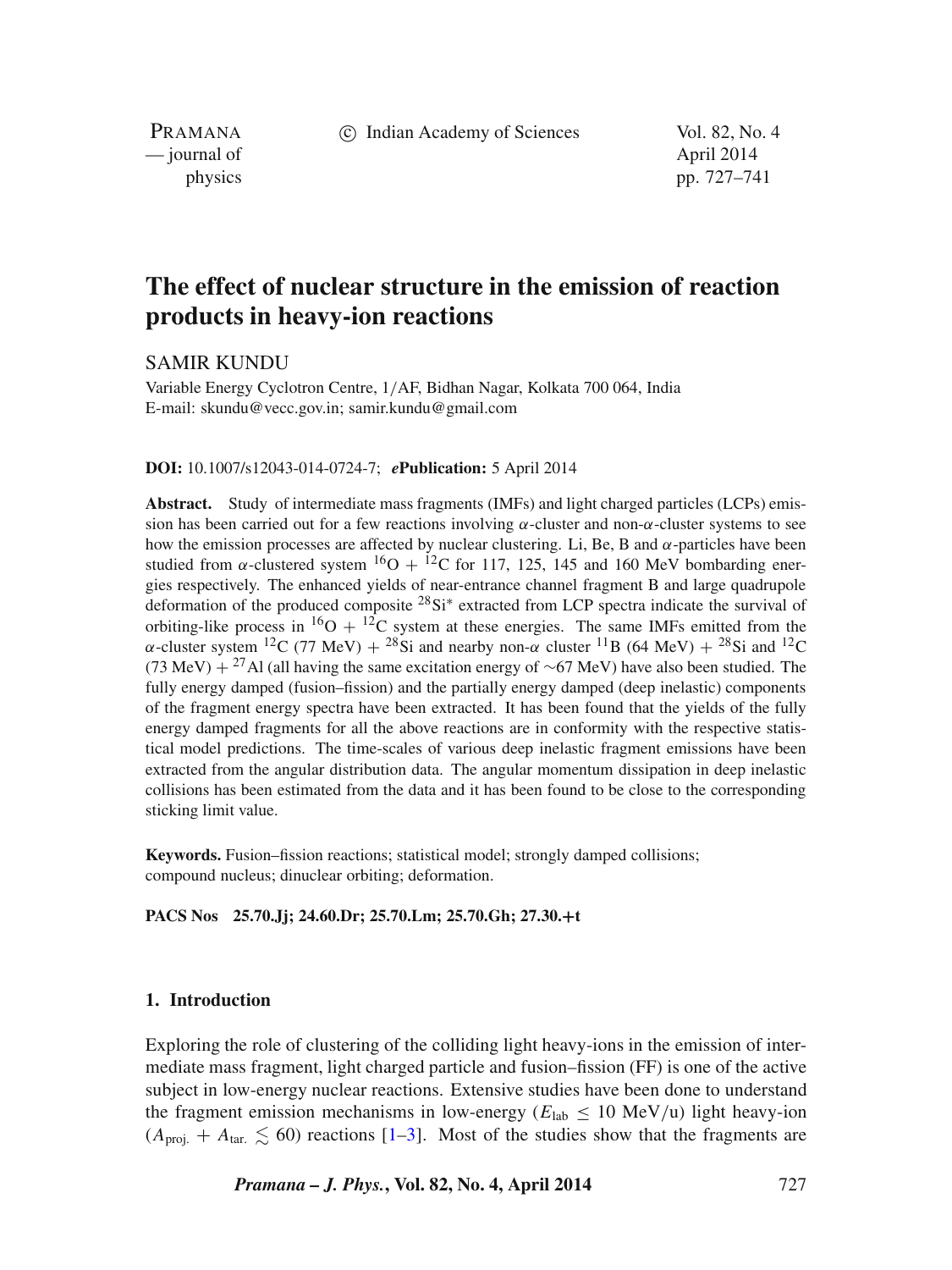emitted from quasielastic (QE)/projectile breakup [\[4\]](#page-13-2), deep inelastic (DI) transfer and FF [\[5\]](#page-13-3) processes. But, in some cases the structure of the nuclei has been found to play an important role. In the reactions involving  $\alpha$ -cluster nuclei (e.g., <sup>20</sup>Ne + <sup>12</sup>C [\[6\]](#page-13-4), <sup>24</sup>Mg  $+$  <sup>12</sup>C [\[7\]](#page-13-5), <sup>28</sup>Si + <sup>12</sup>C [\[8\]](#page-13-6) etc.) where the observations of large enhancement in yield and/or resonance-like excitation function in a few outgoing channels (near to the entrance channel) have indicated the competitive role played by the deep inelastic orbiting (DIO) mechanism [\[6\]](#page-13-4).

Deep inelastic orbiting is described in terms of the formation of a long-lived, dinuclear molecular complex [\[9\]](#page-13-7), with a strong memory of the entrance channel. In addition, in the case of the light heavy-ion systems, the shapes of the orbiting dinuclear complexes are quite similar to the saddle and scission shapes obtained in the course of evolution of the FF process. Both orbiting and fusion–fission processes occur on similar timescales and hence, the distinction between the signatures of the two processes is a real challenge. But there are some special features in case of dinuclear orbiting. The orbiting and resonance contributions of the reaction yields occur because of the weak absorption of the partial waves near grazing angular momentum. This 'surface transparency' may be related to the number of open reaction channels (NOC) in lighter systems [\[10\]](#page-13-8). In light heavy-ion systems a strong correlation has been observed between the existence of very low NOC and the occurrence of resonant behaviour and back-angle enhancement in the elastic, inelastic, or transfer channels [\[11\]](#page-13-9). It is also found that in orbiting dinuclear systems, deformation in the produced composite, is also very large. Detailed study of the deformation of 40Ca<sup>∗</sup> [\[12\]](#page-13-10) and 32S<sup>∗</sup> [\[13\]](#page-13-11) was done recently with the help of light charged particle (LCP) spectroscopy to extract 'anomalous' deformation in these cases confirming the presence of DIO mechanism. For these systems, orbiting  $(^{40}Ca* [14], ^{32}S* [6])$  $(^{40}Ca* [14], ^{32}S* [6])$  $(^{40}Ca* [14], ^{32}S* [6])$  $(^{40}Ca* [14], ^{32}S* [6])$  $(^{40}Ca* [14], ^{32}S* [6])$  had already been conjectured from the fragment emission studies.

In this study, two experiments have been performed. In the first experiment [\[15,](#page-13-13)[16\]](#page-13-14), the reaction mechanism of IMF emission and its evolution with bombarding energy have been studied in the  $\alpha$ -cluster system <sup>16</sup>O+<sup>12</sup>C [\[15\]](#page-13-13). Quadrupole deformation parameter of the composite system  $(^{28}Si^*)$  has been estimated by comparing slopes of the LCP spectra with the same obtained from statistical model predictions [\[16\]](#page-13-14). In the second experiment [\[17\]](#page-14-0), the emission processes of IMF have been studied in the  $\alpha$ -cluster system  $^{12}C + ^{28}Si$ and the neighbouring non- $\alpha$ -cluster systems  $^{11}B + ^{28}Si$  and  $^{12}C + ^{27}Al$ , all having the same excitation energy ( $\sim$  67 MeV), in order to look into the roles played by various IMF emission processes in these reactions.

# **2. Experiment**

The first experiment [\[15,](#page-13-13)[16\]](#page-13-14) was performed at the Variable Energy Cyclotron Centre, Kolkata, using <sup>16</sup>O ion beams of energies of 117, 125, 145 and 160 MeV, respectively. The target used was ∼514  $\mu$ g/cm<sup>2</sup> self-supporting <sup>12</sup>C. Different fragments were detected using two Si(SB) telescopes ( $\sim$ 10 μm ΔE,  $\sim$ 300 μm E and  $\sim$ 10 μm ΔE,  $\sim$ 5 mm E). Inclusive energy distributions for the various fragments (3 <sup>≤</sup> *<sup>Z</sup>* <sup>≤</sup> 5) and <sup>α</sup>-particles have been measured in the angular range 9–29◦. The second experiment [\[17\]](#page-14-0) was performed using  ${}^{12}C$  and  ${}^{11}B$  ion beams from the BARC-TIFR 14UD Pelletron accelerator at Mumbai. The 12C ion beam of 77 MeV energy was bombarded on a self-supporting 28Si target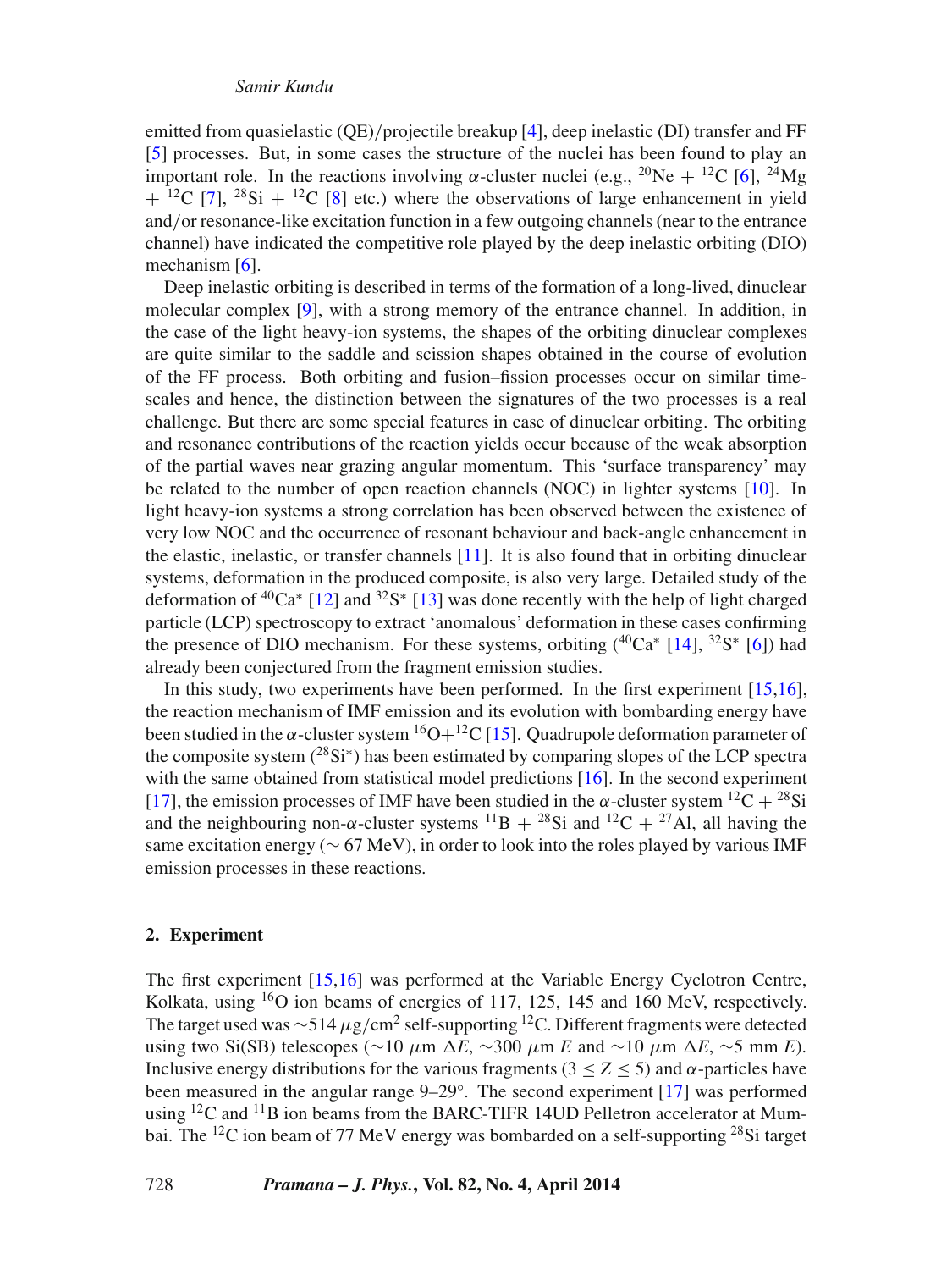of thickness  $\sim$ 1 mg/cm<sup>2</sup>, to produce <sup>40</sup>Ca<sup>∗</sup> at  $\sim$  67 MeV of excitation energy. In addition, the  ${}^{12}C$  ion beam of 73 MeV energy and the  ${}^{11}B$  ion beam of 64 MeV energy were bombarded on <sup>27</sup>Al (self-supporting,  $\sim$ 500 μg/cm<sup>2</sup>), <sup>28</sup>Si (thickness same as above) targets, respectively, to produce the same composite  $39K^*$ , at the same excitation energy ( $~\sim$ 67 MeV). The fragments (3 ≤ Z ≤ 5) have been detected using silicon detector (SB) telescopes ( $\sim$ 10 μm  $\Delta E$ ,  $\sim$ 350 μm *E*). The inclusive energy distributions of the emitted fragments (Li, Be, B) for each reaction have been measured in the laboratory angular range of  $\sim$ 12–55°.

# **3. Results**

# 3.1 *Energy spectra*

The energy spectra for the fragments B, Be and Li obtained from reaction  ${}^{16}O + {}^{12}C$  are shown in figure [1.](#page-2-0) It is observed that the energy spectra are typically Gaussian in shape and their centroids correspond to the expected kinetic energies for the binary breakup obtained from the Viola systematics corrected by the corresponding asymmetric factors [\[18\]](#page-14-1). The Gaussian fit [\[15\]](#page-13-13) so obtained are shown by solid lines in figure [1](#page-2-0) with centroids shown by solid arrows. In the case of B, there is significant enhancement in yield at the lower energy part of the spectrum which increases with bombarding energy. The width of the Gaussian distributions were extracted by constructing the fit to higher energy part of the spectrum (above the centroid energy), to minimize the contamination from enhanced

<span id="page-2-0"></span>

**Figure 1.** Typical energy spectra of fragments (B, Be and Li) emitted in the reaction <sup>16</sup>O + <sup>12</sup>C detected at an angle  $\theta_{\rm lab} = 15^{\circ}$  at respective  $E_{\rm lab}$ . Arrows indicate the centroid of the Gaussian distributions.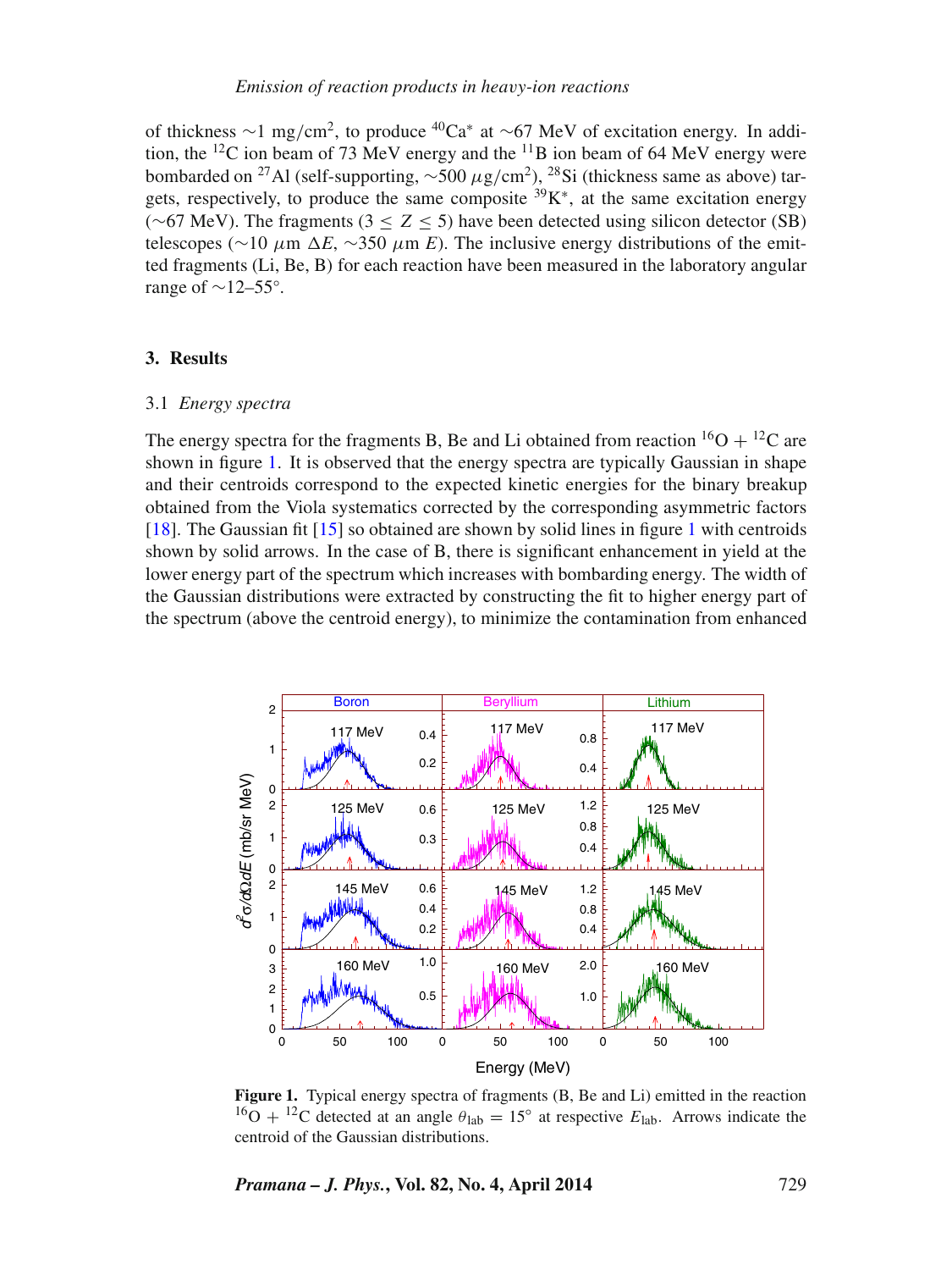low-energy part of the spectrum. The explanation of enhanced yields at lower energy part of the spectrum is given in detail in the following section. The centre-of-mass energy spectra of the  $\alpha$ -particles emitted in the reactions <sup>16</sup>O + <sup>12</sup>C at different beam energies are shown in figure [2.](#page-3-0) The slopes of the energy spectra measured at the lowest angle are compared with the same at highest angles and it is found that slopes are same. So, it may be concluded that the effects of other direct reaction mechanisms are not significant at the measured angles [\[16\]](#page-13-14).

Typical energy spectra of the fragments ( $3 \le Z \le 5$ ) emitted in <sup>11</sup>B (64 MeV) + <sup>28</sup>Si, <sup>12</sup>C (73 MeV) + <sup>27</sup>Al and <sup>12</sup>C (77 MeV) + <sup>28</sup>Si reactions are shown in figure [3.](#page-4-0) The shapes of the fragment energy spectra obtained in the three reactions are quite different, because of the variation of relative contributions of different reaction processes in each case. It is found that the energy distributions of all the fragments have two peaks. To separate out fragments coming from different processes, each of these peaks is fitted with separate Gaussian functions as prescribed in [\[3\]](#page-13-1). The first peak position nearly matches with the energy obtained from Viola systematics, duly corrected for the asymmetric factor [\[18\]](#page-14-1). So, it may be assumed that the first peak comes from the FF process. The FF component of the energy spectrum thus obtained has then been subtracted from the full energy spectrum. This subtracted spectrum has been fitted with a second Gaussian, which was found to be originated from DI process as discussed in the following sections. The contributions of FF and DI components thus obtained (for each fragment) are displayed in figure [3.](#page-4-0) In each spectrum, the arrow at lower (higher) energy indicates the position of the centroid of the FF (DI) energy distribution.

# 3.2 *Angular distributions*

The differential cross-sections for fragments B, Be and Li have been obtained by integrating the respective energy distributions under the fitted Gaussian (first Gaussian for the FF

<span id="page-3-0"></span>

**Figure 2.** Energy spectra (c.m.) of α-particles obtained at different angles for different beam energies for the reaction  ${}^{16}O + {}^{12}C$ . The symbols represent experimental data. The dash–dot–dashed and solid lines represent CASCADE calculations with RLDM and optimized values of spin-dependent 'deformability' parameters, respectively (see table [1\)](#page-8-0). All experimental and calculated spectra, starting from the lowest angle, were multiplied by  $10^{-2}$ ,  $10^{-1}$ ,  $10^{0}$ ,  $10^{1}$ ,  $10^{2}$ ,  $10^{3}$ , respectively.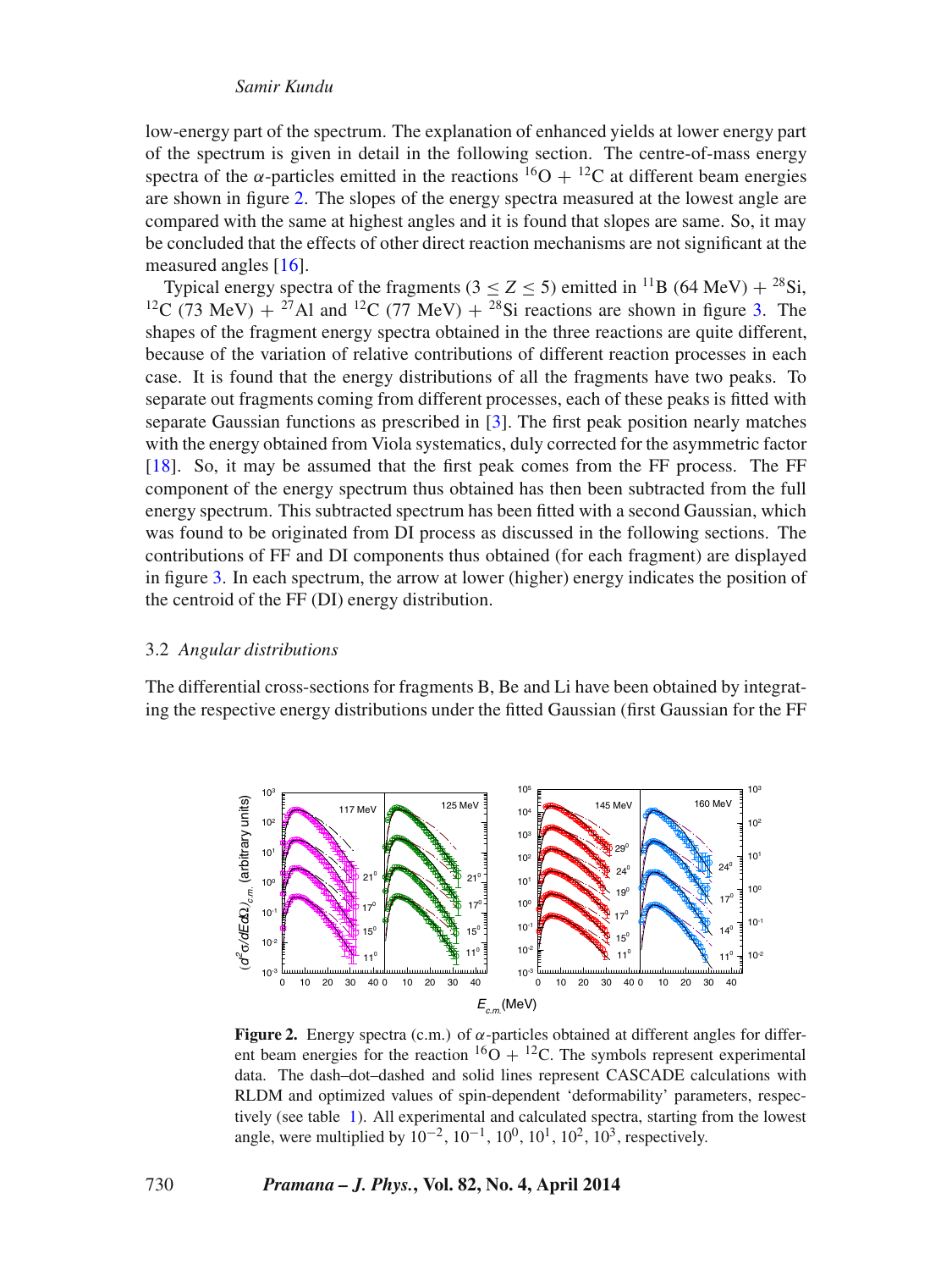<span id="page-4-0"></span>

**Figure 3.** Typical energy spectra of the fragments measured for the reactions  ${}^{12}C$  + <sup>28</sup>Si (**a**)–(**c**), <sup>12</sup>C + <sup>27</sup>Al (**d**)–(**f**) and <sup>11</sup>B + <sup>28</sup> Si (**g**)–(**i**) at  $\theta_{\text{lab}} = 17.5$ ° (**a**)–(**h**) and 30◦ (**i**). The blue dash–dotted, the black dotted and the red solid curves represent the contributions of the FF, the DI, and the sum  $(FF + DI)$ , respectively. The left and the right arrows correspond to the centroids of FF and DI components of energy distributions, respectively.

fragment in the second experiment). The angular distribution of the fragments B, Be and Li obtained at all bombarding energies are found to follow  $\sim$ 1/sin  $\theta_{c.m.}$  dependence in c.m. frame which is characteristic of the fission-like decay of an equilibrated composite system [\[15,](#page-13-13)[17\]](#page-14-0). The DI component of the fragment angular distribution has been obtained by integrating the respective Gaussian extracted from the energy distribution data. The c.m. angular distributions of DI components  $d\sigma/d\Omega_{\text{DI}}$  of the fragments are displayed in figure [4.](#page-4-1) It is found that they fall much faster than  $\sim$ 1/sin  $\theta_{\rm c.m.}$  distribution, indicating shorter lifetime of the composite system. It is possible to estimate the lifetime of

<span id="page-4-1"></span>

**Figure 4.** The c.m. angular distributions of the DI fragments [Li (**a**), Be (**b**) and B (**c**)]. The solid circles (red), triangles (blue) and inverted triangles (black) correspond to the experimental data for <sup>11</sup>B + <sup>28</sup>Si, <sup>12</sup>C + <sup>27</sup>Al and <sup>12</sup>C + <sup>28</sup>Si reactions, respectively; the solid lines are the fits to the data (see text).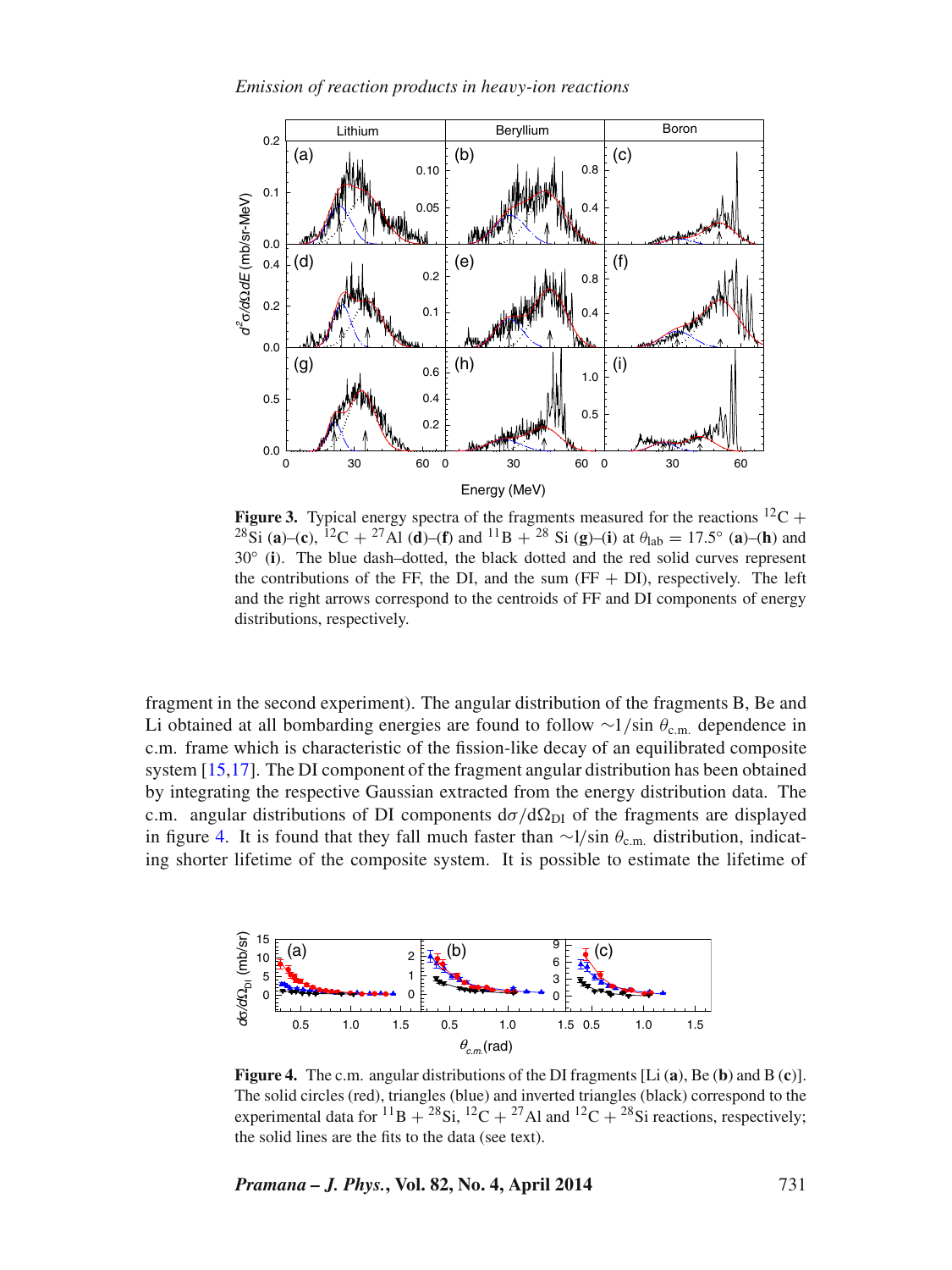the intermediate dinuclear complex using a diffractive Regge-pole model [\[19\]](#page-14-2) from these measured forward peaked angular distributions by fitting it with the following expression:

$$
\left(\frac{d\sigma}{d\Omega}\right)_{DI} = \left(\frac{C}{\sin\theta_{c.m.}}\right) (e^{-\theta_{c.m.}/\omega\tau_{DI}}).
$$
\n(1)

The expression describes the decay of a dinucleus rotating with an angular velocity  $\omega = \hbar \ell / \mu R^2$ , where  $\mu$  is the reduced mass of the system,  $\ell$  the angular momentum  $(\ell_{cr} < \ell < \ell_{gr}; \ell_{gr}, \ell_{cr}$  being the grazing and the critical angular momenta, respectively), R represents the distance between the two centres of the dinucleus and  $\tau_{DI}$  is the time interval during which the two nuclei remain in a solid contact in the form of the rotating dinucleus. The value of the 'life angle'  $\alpha (= \omega \tau_{\text{DI}})$  decides the time-scale of the reaction. The time-scales for different DI fragments (Li, Be and B) thus obtained are shown in figure [5](#page-5-0) for comparison. It is seen that, in all reactions, the time-scale decreases as the fragment charge increases, which is in conformity with a previous study by Mikumo *et al* [\[19\]](#page-14-2). The c.m. angular distributions,  $(d\sigma/d\theta)_{cm}$  of  $\alpha$ -particles emitted in the reaction  $16O + 12C$ , obtained by integrating the c.m. energy distributions for the beam energies of 117, 125, 145 and 160 MeV, are found to be constant over the whole range of observed c.m. angles, which is characteristic of the emission from an equilibrated composite nucleus.

# 3.3 *Angular distribution of a*v*erage* Q*-*v*alue of the IMFs*

The average Q-values,  $\langle Q \rangle$ , for all the fragments emitted in the reaction <sup>16</sup>O + <sup>12</sup>C are calculated at all measured angles and found to be nearly constant. The independence of  $\langle Q \rangle$  with respect to the emission angle suggests that, the fragments are emitted from a complete energy equilibrated system at all beam energies. Similar results have also been observed in the case of FF fragments emitted in the reactions  ${}^{12}C + {}^{28}Si$ ,  ${}^{11}B + {}^{28}Si$ and <sup>12</sup>C + <sup>27</sup>Al. The average Q values ( $\langle Q_{\text{DI}} \rangle$ ) of the DI fragments emitted from <sup>12</sup>C + <sup>28</sup>Si, <sup>11</sup>B + <sup>28</sup>Si and <sup>12</sup>C + <sup>27</sup>Al, estimated from the fragment kinetic energies assuming two-body kinematics, are displayed in figure [6](#page-6-0) as a function of the c.m. angle. It is found that, for all fragments, the  $\langle Q_{\text{DI}} \rangle$  values tend to decrease with the increase of angles for  $\theta_{\rm c.m.} \lesssim 40^{\circ}$ , and then gradually become nearly constant. It implies that, beyond this point, the kinetic energy damping is complete and dynamic equilibrium has been established before the scission of the dinuclear composite takes place.

<span id="page-5-0"></span>

**Figure 5.** The emission time-scales of different DI fragments.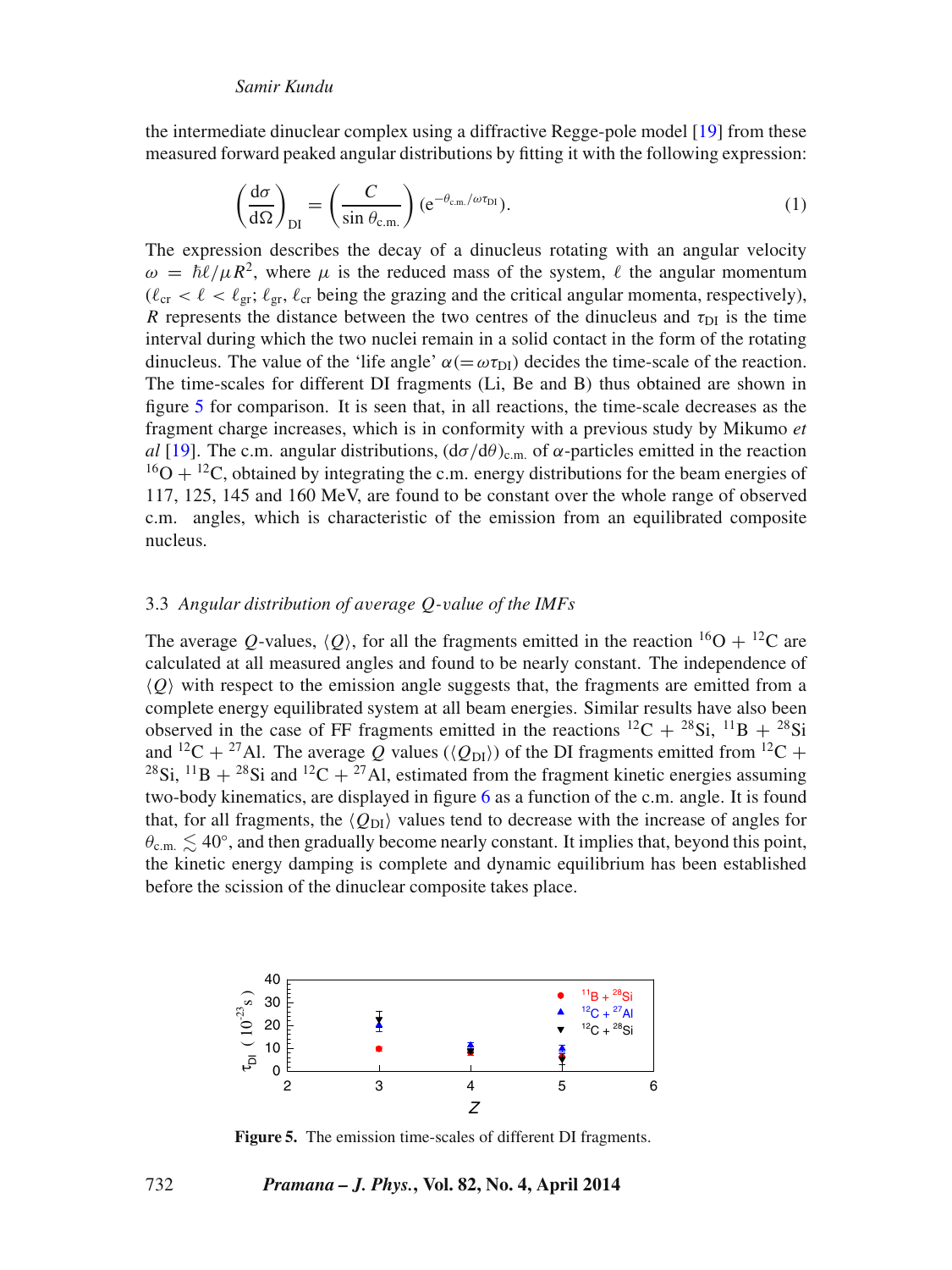<span id="page-6-0"></span>

**Figure 6.** The average Q values,  $\langle Q_{\text{DI}} \rangle$ , plotted as a function of  $\theta_{\text{c.m.}}$  for Li (green inverted triangle), Be (pink triangle) and B (blue solid circle) emitted in  $(a)$  <sup>11</sup>B + <sup>28</sup>Si, (**b**) <sup>12</sup>C + <sup>27</sup>Al and (**c**) <sup>12</sup>C + <sup>28</sup>Si reactions. Solid lines are plotted to guide the eye.

# 3.4 *A*v*erage* v*elocity of* α*-particles*

The average velocities,  $v_{av}$ , of the  $\alpha$ -particles emitted at different angles have been extracted from the average energy. The parallel  $(v_{\parallel})$  and perpendicular  $(v_{\perp})$  components (with respect to the beam direction) of  $v_{\text{av}}$  at each angle are plotted in figure [7.](#page-6-1) It is seen that they fall on a circle with the centre at CN velocity,  $v_{CN}$ , and radius of average velocity in c.m.,  $v_{av}^{c.m.}$ , which implies that the average velocities (as well as energies) of the α-particles are independent of the c.m. emission angles. It again indicates that the  $\alpha$ -particles are emitted from a fully energy equilibrated source moving with the velocity  $v_{CN}$ .

#### 3.5 *Total cross-section of IMFs*

All these above observations show that the fragments coming from reactions  ${}^{16}O + {}^{12}C$ ,  $^{11}B + ^{28}Si$ ,  $^{12}C + ^{27}Al$  and  $^{12}C + ^{28}Si$  (fragments under first peak of the energy spectra for the last three reactions) have been emitted either from a fully equilibrated CN, or, from a long-lived orbiting dinuclear system, or, from both. It may be noted here that, in dinuclear orbiting, the composite system is fully energy equilibrated but shape is not equilibrated. To get further information about the emission process, the angle-integrated fragment yields obtained from the fitted Gaussians, have been compared with the

<span id="page-6-1"></span>

**Figure 7.** Average velocity curve of the  $\alpha$ -particles emitted in the reaction <sup>16</sup>O + <sup>12</sup>C. Symbols correspond to experimental data and solid lines show fit to the data obtained using the equation  $v_{\perp}^2 = (v_{\text{av}}^{\text{c.m.}})^2 - (v_{\parallel} - v_{\text{CN}})^2$ , where  $v_{\text{av}}^{\text{c.m.}}$  is the average velocity of  $\alpha$ -particles in the c.m. frame. The arrow indicates the position of  $v_{CN}$ .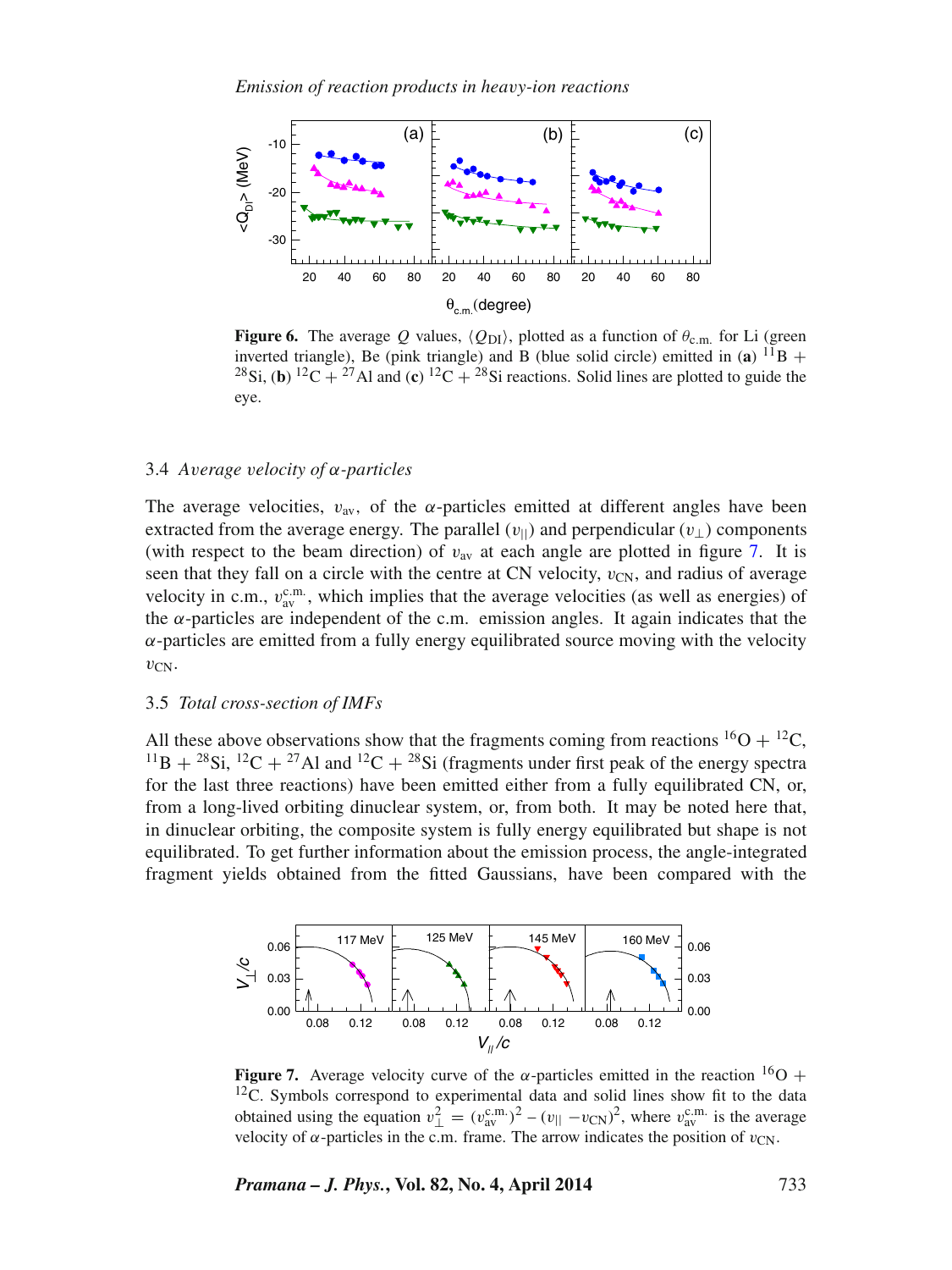<span id="page-7-0"></span>

**Figure 8.** Excitation functions for the angle-integrated (over the range  $0° < \theta_{\rm cm}$ ) 180<sup>°</sup>) cross-section of the B, Be and Li fragments. Solid curves are the predictions of the statistical model with angular momentum  $\ell = \ell_{cr}$ . Short dashed curves are the prediction from EHFM.

theoretical predictions of the standard statistical model codes, i.e., CASCADE [\[20\]](#page-14-3) and extended Hauser–Feshbach model (EHFM) [\[21\]](#page-14-4). The experimental yields of IMFs emitted in the  $16O + 12C$  reaction for different incident energies are shown in figure [8](#page-7-0) by symbols. The solid lines are the same obtained from CASCADE with angular momentum up to  $\ell_{cr}$ , the critical angular momentum of fusion. The values of  $\ell_{cr} = 20, 21, 22$  and  $23\hbar$  [\[22\]](#page-14-5) for 117, 125, 145 and 160 MeV beam energy, respectively. It has been observed that the CASCADE prediction matches well with the experimental yields of the fragments Li and Be. But it underpredicts the B yield. In the case of EHFM, the predicted yields are less than the measured yields for all fragments under study, as shown by dashed line in figure [8.](#page-7-0) The experimental angle-integrated yields of the FF fragments for all the three reactions under the second experiment are shown in figure [9.](#page-7-1) It is found that the yields of Li and Be in  $^{11}B + {}^{28}Si$  and  $^{12}C + {}^{27}Al$  reactions are nearly the same; the absence of any entrance channel dependence confirms their compound nuclear origin. It has also been observed that the yields of these fragments are comparable to those obtained in  ${}^{12}$ C  $+$  <sup>28</sup>Si reaction. The yield of B in the <sup>11</sup>B  $+$  <sup>28</sup>Si reaction has been found to be slightly more than that obtained in the other two reactions, which might be due to the contamination from the beam-like channels in the former case, where B was the projectile. The experimental FF fragment yields have been compared with the theoretical estimates of the

<span id="page-7-1"></span>

**Figure 9.** The total FF fragment cross-sections for the three reactions. The solid circles (red), triangles (blue) and inverted triangles (black) correspond to the experimental data for <sup>11</sup>B + <sup>28</sup>Si, <sup>12</sup>C + <sup>27</sup>Al and <sup>12</sup>C + <sup>28</sup>Si reactions, respectively. The solid (red), dashed (blue) and dotted (black) lines are the corresponding theoretical predictions.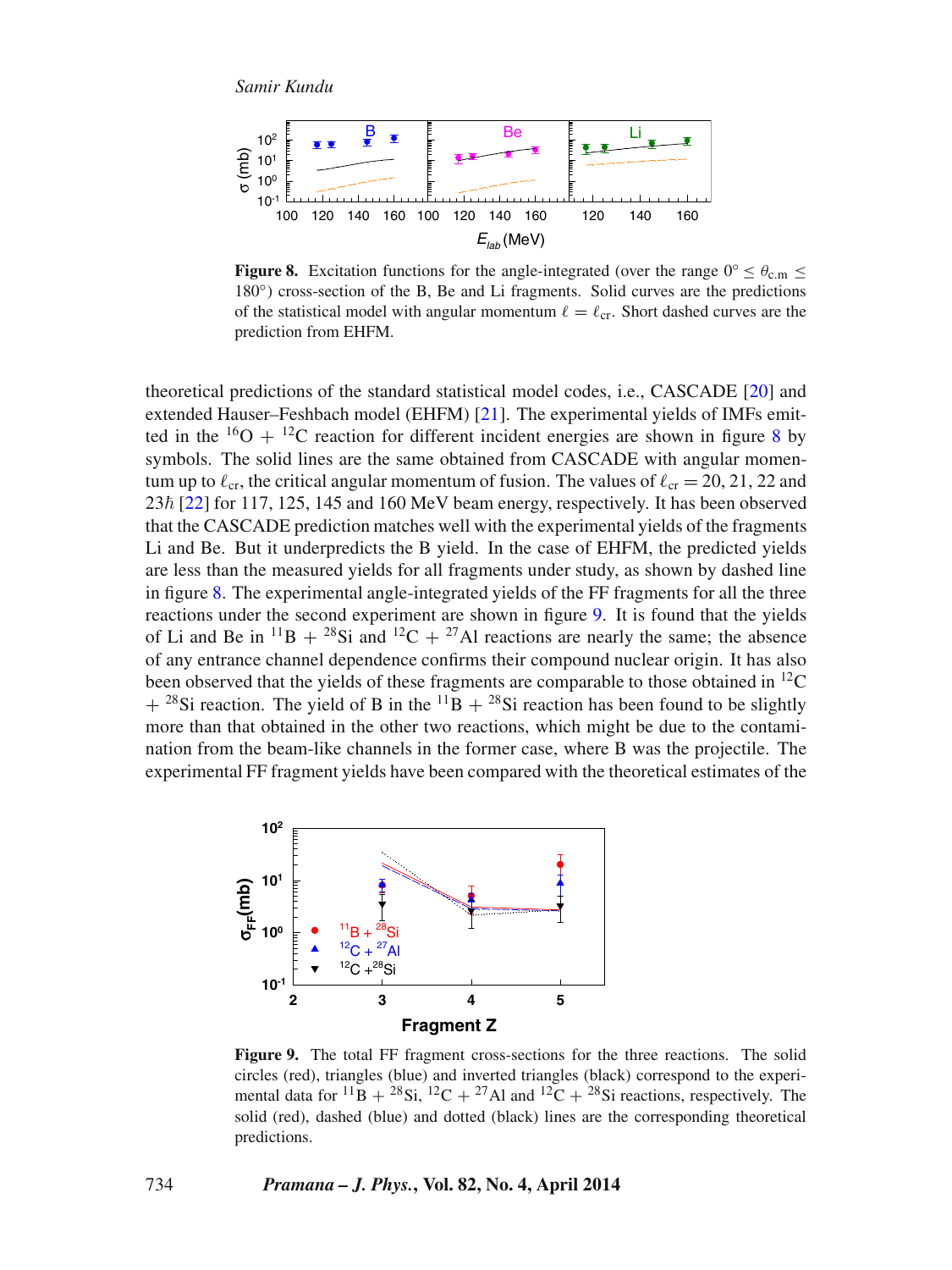same obtained from the extended Hauser–Feshbach model [\[21\]](#page-14-4). The values of the critical angular momentum,  $\ell_{cr}$ , for all the three systems, have been the same (27 $\hbar$ ) [\[12](#page-14-6)[,22](#page-13-10)[,23\]](#page-14-5). The calculated fragment emission cross-sections are shown in figure [9.](#page-7-1) It is seen from the figure that in all three cases, the theoretical predictions are nearly the same and are in fair agreement with the experimental results.

# 3.6 *Energy spectra of* α*-particles and statistical model calculation*

The measured energy spectra of  $\alpha$ -particles emitted in the reaction <sup>16</sup>O + <sup>12</sup>C have been compared with the respective normal CASCADE calculations which are shown in figure [2](#page-3-0) by dash–dot–dash line. Details of the input parameters may be found in [\[16\]](#page-13-14). The value of the 'deformability parameters',  $\delta_1$  and  $\delta_2$  has been predicted (see  $\delta_1^A$  and  $\delta_2^A$  in table [1\)](#page-8-0) by rotating liquid drop model (RLDM) [\[24\]](#page-14-7). It is clear from figure [2](#page-3-0) that normal CASCADE calculation failed to reproduce the higher energy part of the energy spectra. The standard form of CASCADE is quite successful in explaining the LCP evaporation in the light ioninduced reaction in general, where the CN is assumed to be nearly spherical. However, in the case of heavy-ion-induced reaction, there is appreciable deviation between the experimental and the predicted LCP evaporation spectra. This deviation is attributed to the deformation of the excited compound system which is angular momentum-dependent. The deformation affects the particle spectra in two ways. First, it lowers the effective emission barrier, and second, it increases the moment of inertia. The first effect modifies the transmission coefficients for the evaporated particles which may be taken care of by increasing the radius parameter of optical model potential. However, the change in moment of inertia affects the level density and the slope of the higher energy part of the particle spectrum. This can be taken care of by incorporating the spin-dependent deforma-bility parameters [\[25\]](#page-14-8) in the expression of level density [\[16\]](#page-13-14). The effective moment of inertia,  $\mathcal{I}_{\text{eff}}$  with deformability parameters, is written as

<span id="page-8-1"></span>
$$
\mathcal{I}_{\text{eff}} = \mathcal{I}_0 (1 + \delta_1 \ell^2 + \delta_2 \ell^4),\tag{2}
$$

where  $\mathcal{I}_0$  (=  $\frac{2}{5}A^{5/3}r_0^2$ ) is the rigid-body moment of inertia,  $\delta_1$  and  $\delta_2$  are the deformability parameters,  $r_0$  is the radius parameter. We have chosen  $r_0 = 1.29$  which reproduced the lower energy part of the spectra. A similar value was used in [\[26\]](#page-14-9). The level density parameter *a* was taken to be *A*/8 as in [\[25,](#page-14-8)[27\]](#page-14-10). To reproduce the present experimental spectra, we have only changed the deformability parameters  $\delta_1$  and  $\delta_2$ , as in [\[25\]](#page-14-8). To

<span id="page-8-0"></span>**Table 1.** The values of different sets of 'deformability' parameters: *A* – obtained from RLDM and  $B$  – obtained by fitting the experimental data (see text).  $E_{\text{lab}}$ ,  $E$ ,  $\ell_{\rm cr}$  and  $\ell_{\rm av}$  are the beam energy, excitation energy, critical angular momentum and average angular momentum, respectively.

|                          |                | $E_{\rm lab}$ $E$ $\ell_{\rm cr}$ $\ell_{\rm av}$ |                   | $\delta_1^A$ | $\delta_2^A$                                                                                                                                                                                          | $\delta_1^B$                                                         | $\delta_2^B$                                                                                 |
|--------------------------|----------------|---------------------------------------------------|-------------------|--------------|-------------------------------------------------------------------------------------------------------------------------------------------------------------------------------------------------------|----------------------------------------------------------------------|----------------------------------------------------------------------------------------------|
| 117<br>125<br>145<br>160 | 70<br>79<br>85 | 67 20 13<br>21<br>22                              | 14<br>15<br>23 15 |              | $3.7 \times 10^{-4}$ $1.1 \times 10^{-6}$ $1.9 \times 10^{-3}$<br>$3.7 \times 10^{-4}$ $1.1 \times 10^{-6}$<br>$3.7 \times 10^{-4}$ $1.1 \times 10^{-6}$<br>$3.7 \times 10^{-4}$ $1.1 \times 10^{-6}$ | $2.1 \times 10^{-3}$<br>$2.3 \times 10^{-3}$<br>$2.5 \times 10^{-3}$ | $2.0 \times 10^{-8}$<br>$2.0 \times 10^{-8}$<br>$2.0 \times 10^{-8}$<br>$2.0 \times 10^{-8}$ |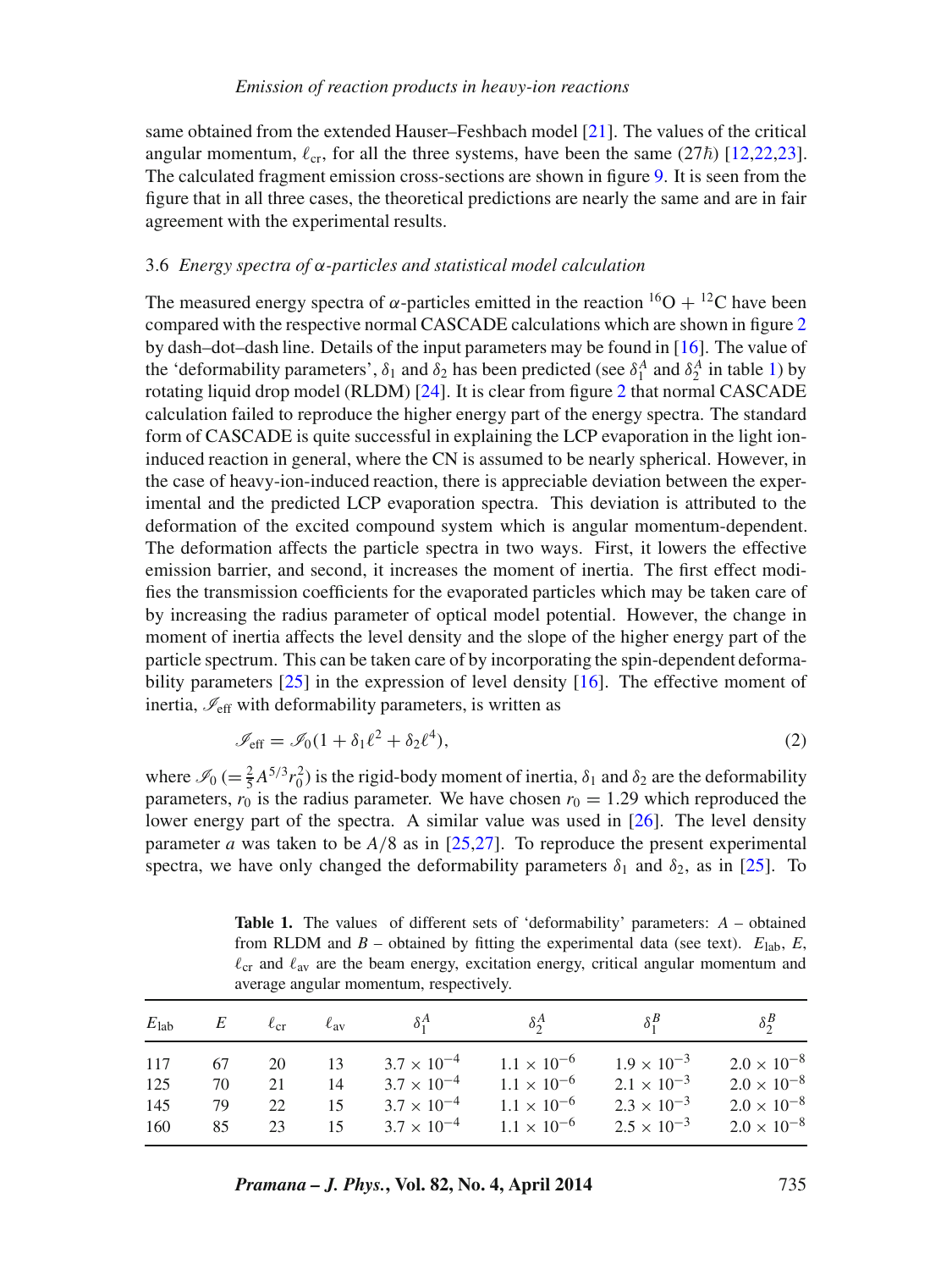reproduce the whole spectra, we have followed the procedure proposed by Huizenga *et al* [\[25\]](#page-14-8). The deformability parameters  $\delta_1$  and  $\delta_2$  have been suitably optimized to reproduce the experimental spectra, which in effect modified the phase-space for statistical decay by relocation of the yrast line. The results with these modified deformability parameters are shown by solid lines in figure [2](#page-3-0) and the optimized values of deformability parameters,  $\delta_1^B$ and  $\delta_2^B$ , are given in table [1.](#page-8-0)

# 3.7 *Quadrupole deformation calculation*

The deformation of the excited composite may be expressed in terms of the standard quadrupole deformation parameter,  $\beta$ , using the procedure given in [\[28\]](#page-14-11). It was assumed that the shapes of the non-deformed and the deformed nuclei are spherical and symmetric ellipsoid in shape with volume  $\frac{4}{3}\pi R_0^3$  and  $\frac{4}{3}\pi abc$ , respectively, where  $R_0$  is the radius of the non-deformed nucleus and *a*, *b*, *c* are the three semi-axis of the ellipsoid with sharp surfaces [\[25\]](#page-14-8). The effective moment of inertia can be expressed as

<span id="page-9-0"></span>
$$
\mathcal{I}_{\text{eff}} = \frac{2}{5} M R_{\text{eff}}^2 = \frac{1}{5} M (a^2 + b^2),\tag{3}
$$

where *c* is the axis of rotation. In case of prolate shape,  $a = c$  and  $b > a$ , *c*) is the symmetry axis. So, from eqs  $(2)$  and  $(3)$ , one obtains

<span id="page-9-1"></span>
$$
R_{\text{eff}}^2 = R_0^2 (1 + \delta_1 \ell^2 + \delta_2 \ell^4) = \frac{1}{2} (a^2 + b^2).
$$
 (4)

Using eqs [\(3\)](#page-9-0) and [\(4\)](#page-9-1) along with the criterion of volume conserving deformation ( $R_0^3$  =  $a^2b$ ), one obtains the following equation for the axis ratio,  $b/a$ :

$$
x^3 + 3x^2 + \lambda x + 1 = 0,\tag{5}
$$

where  $\lambda = 3 - 8(1 + \delta_1 \ell^2 + \delta_2 \ell^4)^3$  and  $x = (b/a)^2$ . Using Hill–Wheeler parametriza-tion [\[29\]](#page-14-12), the ellipsoidal deformation can be expressed as  $a = R_0 \exp[\sqrt{5/4\pi} \beta \cos(\gamma - \gamma)]$  $(2\pi/3)$ ],  $b = R_0 \exp[\sqrt{5/4\pi} \beta \cos(\gamma + 2\pi/3)]$ ,  $c = R_0 \exp[\sqrt{5/4\pi} \beta \cos \gamma]$  where  $\beta$  and  $\gamma$ are the quadrupole deformation and shape parameter, respectively. So,  $\beta$  can be expressed as

$$
\beta = \frac{2}{3} \left( \frac{4\pi}{5} \right)^{1/2} \ln \left( \frac{b}{a} \right) = 1.057 \ln \left( \frac{b}{a} \right). \tag{6}
$$

The values of  $b/a$  and  $\beta$  extracted for two different sets of 'deformability' parameters (those obtained from RLDM [\[24\]](#page-14-7) and from fitting CASCADE calculations with the present data) are given in table [2.](#page-10-0) Typical uncertainty in the estimation of β was  $\approx$ 15%. The above results are clearly indicative of the presence of substantial quadrupole deformation in <sup>28</sup>Si<sup>\*</sup> produced through the reaction <sup>16</sup>O + <sup>12</sup>C at all energies, and the deformation is found to increase with increase in spin of the excited composite.

# **4. Discussion**

# 4.1 α*-Cluster systems and dinuclear orbiting*

All the experimental signatures (energy distributions, angular distributions, Q-value etc.) show that the IMFs Li, Be and B emitted from an energy-equilibrated composite form in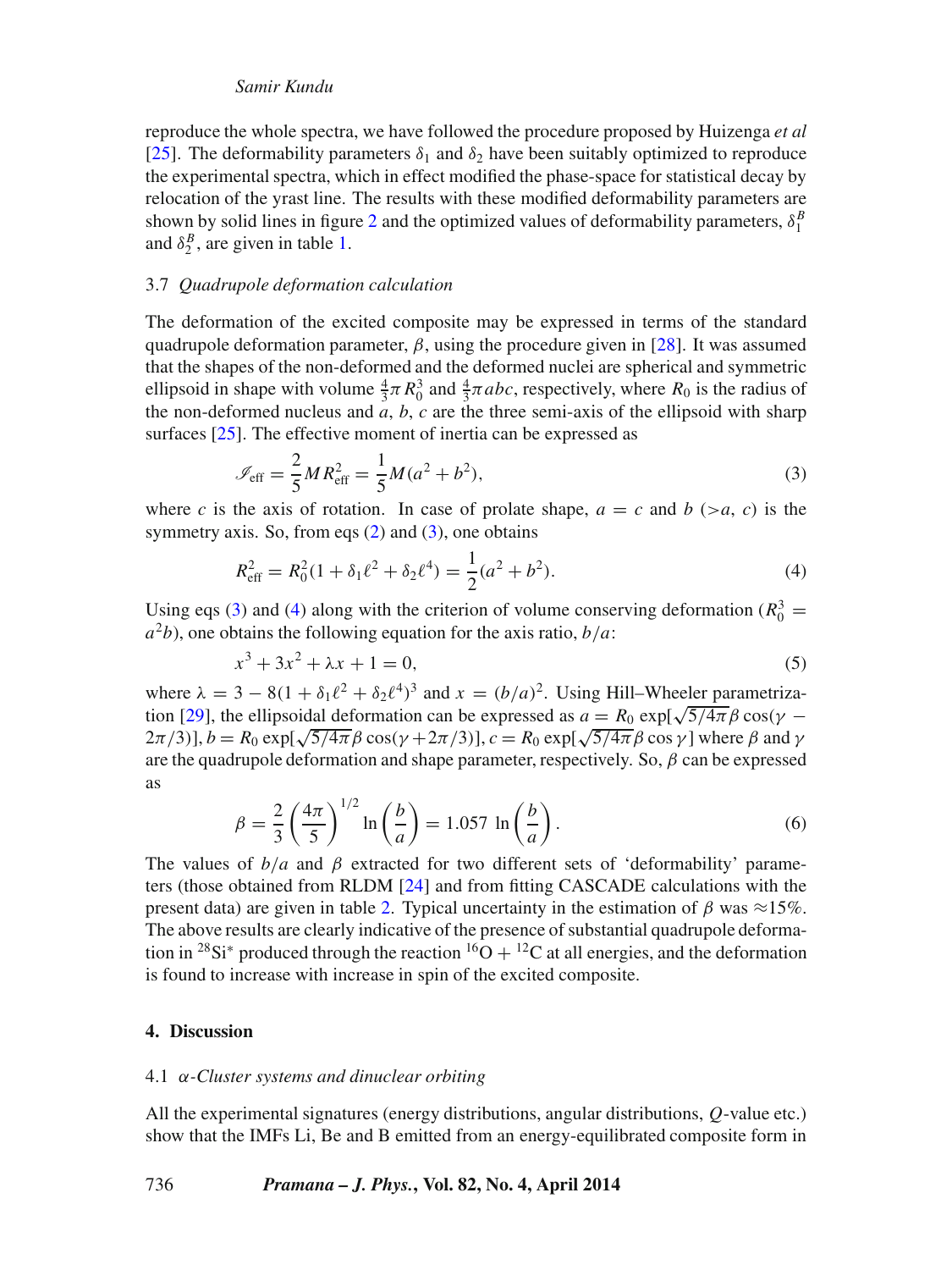# *Emission of reaction products in hea*v*y-ion reactions*

ned from 'deformability' using RLDM and *B* – extracted using 'deformability' parameters obtained by fitting the experimental data. The 'deformability' parameters are given in table [1.](#page-8-0)

<span id="page-10-0"></span>**Table 2.** The values of the quadrupole parameters: *A* – obtai-

| $E_{\rm lab}$ | $(b/a)_{\ell_{av}}^A$ | $\beta_{\ell_{\rm av}}^{A}$ | $(b/a)_{\ell_{\text{av}}}^B$ | $\beta^B_{\ell_{\rm av}}$ |
|---------------|-----------------------|-----------------------------|------------------------------|---------------------------|
| 117           | 1.23                  | 0.22                        | 1.63                         | 0.52                      |
| 125           | 1.27                  | 0.25                        | 1.77                         | 0.60                      |
| 145           | 1.32                  | 0.29                        | 1.92                         | 0.69                      |
| 160           | 1.32                  | 0.29                        | 1.98                         | 0.72                      |

the reactions involving the  $\alpha$ -cluster system <sup>16</sup>O + <sup>12</sup>C for bombarding energies 117, 125, 145 and 160 MeV. So, the total yield should be explained by statistical model calculations. But it has been observed that there is significant enhancement in the yield of the fragment B over the statistical model predictions which suggests additional contribution from other reaction mechanism e.g., dinuclear orbiting. On the contrary, for Li and Be, the binary yields are explained well by CASCADE. This may be due to the fact that, for the case of Li and Be, number of nucleon exchange is more and these are of compound nuclear origin. The energy distributions of the same fragments Li, Be, B have two peaks in the case of other  $\alpha$ -cluster system  ${}^{12}C + {}^{28}Si$  (and also in non- $\alpha$ -cluster systems  ${}^{12}C + {}^{27}Al$ and  $^{11}B + ^{28}Si$ ). All the experimental signatures confirm that the first peak is originating from equilibrated source and the other from non-equilibrated source. The measured FF fragment yields have been found to be in good agreement with the respective statistical model predictions, EHFM (see figure [9\)](#page-7-1), indicative of the compound nuclear origin of these fragments. However, a previous study on the binary decay of the same system [\[30\]](#page-14-13) (using inverse kinematical reaction) had reported an enhancement of fragment  $(6 < Z <$ 8) yield over the statistical model prediction, thereby conjectured the presence of orbiting mechanism.

One of the important features of dinuclear orbiting is that the number of open channels should be small, which is related to the surface transparency. The calculated NOC for the  $\alpha$ -cluster system  ${}^{16}O + {}^{12}C$  [\[11\]](#page-13-9) was compared with neighbouring non- $\alpha$ -cluster systems viz.,  $A = 28, 31,$  i.e.,  $({}^{18}O + {}^{10}B$  and  ${}^{19}F + {}^{12}C$  [\[11\]](#page-13-9)) and it is found that NOCs are much larger (e.g.,  $\sim 10^4$  times larger) in <sup>18</sup>O + <sup>10</sup>B and <sup>19</sup>F + <sup>12</sup>C systems, than those for the  $^{16}O + ^{12}C$  system at all the grazing angular momentum values.

As mentioned earlier, the most important signature of orbiting is the observation of enhanced equilibrium fragment yield near the entrance channel configuration. This enhancement may also be due to the contribution of yield coming from secondary deexcitation of the excited primary heavy fragments. The primary fragments, emitted in the binary reaction,  ${}^{16}O + {}^{12}C$ , may have sufficient energy for further decay by emitting lighter fragments, particles and  $\gamma$ -rays. The yield of these secondary fragments may also contribute to the fragment spectra. To check these, detailed simulations of secondary decay have been performed using the Monte Carlo binary decay version of the statistical decay code LILITA  $[31]$  as described in [\[15\]](#page-13-13). This result was compared with the difference spectra between total experimental spectra and corresponding fitted Gaussians. It has been found that the difference spectra obtained at 160 MeV are well reproduced by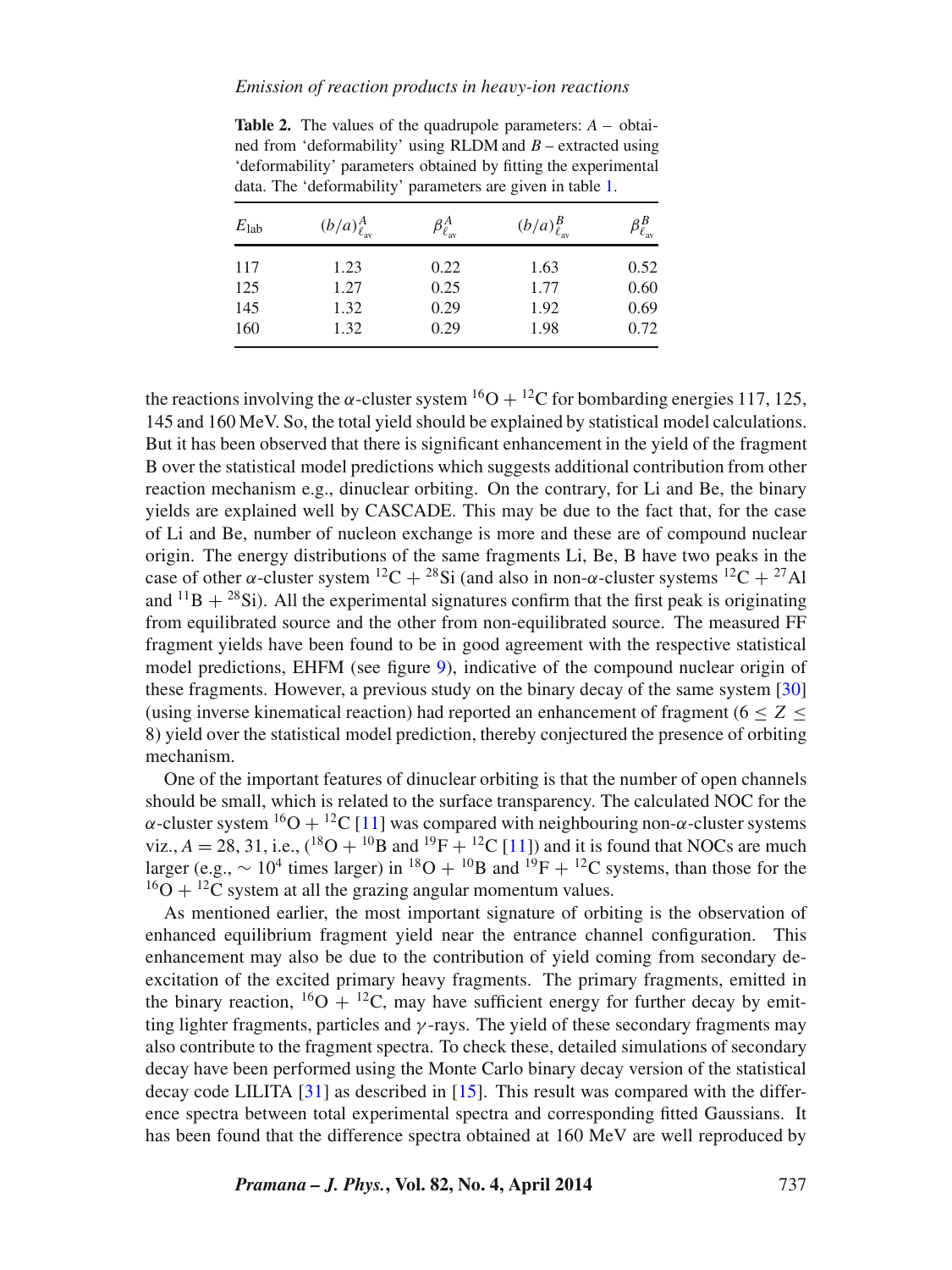the secondary decay distributions obtained from LILITA. However, the lower energy tail of the difference spectra obtained at 117 MeV is not fully explained by the secondary decay distributions, which may be due to other additional sources. It is thus evident that the Gaussian fitting procedure for the extraction of primary fragment yield is sufficient to reject the contributions of the secondary decay components, if any, as their energy distributions are different from those of primary fragments [\[2,](#page-13-15)[32\]](#page-14-15).

Another feature of the orbiting system is that it is usually associated with large deformation. The deformation ( $\beta_{\ell_{av}}^B$ ) of the produced composite, <sup>28</sup>Si<sup>\*</sup>, has been extracted using charged particle spectroscopy as given in table [2.](#page-10-0) The deformation is found to increase with the spin of the excited composite. The observed deformation in the present study may thus be considered as another indication of orbiting in  ${}^{16}O + {}^{12}C$  [\[16\]](#page-13-14).

# 4.2 *Angular momentum dissipation in DI collision*

It has been observed that the kinetic energy spectra of the fragments (Li, Be and B) emitted in the reactions <sup>12</sup>C + <sup>28</sup>Si, <sup>12</sup>C + <sup>27</sup>Al and <sup>11</sup>B + <sup>28</sup> Si (typical spectra shown in figure [3\)](#page-4-0) have two peaks. The faster fall off of the fragment angular distribution extracted from the second peak and Q-value distributions indicated that this peak is due to DI collision. To understand the variation of the mean kinetic energies of the fragments as well as the energy damping mechanism in general, it is important to study the angular momentum dissipation in DI collision. For light systems, the angular momentum transfer is generally estimated from the total kinetic energy of the rotating dinuclear system,  $E<sub>k</sub>$ , which is given by

$$
E_k = V_N(d) + f^2 \frac{\hbar^2 \ell_i(\ell_i + 1)}{2\mu d^2},\tag{7}
$$

where  $V_N(d)$  is the contribution from Coulomb and nuclear forces at dinuclear separation distance d,  $\mu$  is the reduced mass of the dinuclear configuration,  $\ell_i$  is the relative angular momentum in the entrance channel and f (final angular momentum  $= f \ell_i$ ) is the numerical factor denoting the fraction of the angular momentum transferred. In the present calculation, the separation distance d between the two fragments has been estimated from the scission point configuration corresponding to the respective asymmetric mass splitting [\[18\]](#page-14-1), and the corresponding value of kinetic energy is taken as  $V_N(d)$ . The value of initial angular momentum  $\ell_i$  has been taken to be equal to the critical angular momentum for fusion,  $\ell_{cr}$ . The angular momentum dissipation factors thus obtained are displayed in figure [10](#page-12-0) and it is observed that for all the three reactions considered, the experimental values of the mean angular momentum dissipation are more than those predicted under the rolling condition; however, the corresponding sticking limit predictions of f are in fair agreement with the experimental values of the same within the error bar. In all cases, the discrepancy is more for the lighter fragments, and it gradually decreases for the heavier fragments. This may be explained in terms of the following qualitative argument. Microscopically, friction is generated due to stochastic exchange of nucleons between the reacting partners through the window formed by the overlap of the density distributions of the two. Stronger friction essentially means larger degree of density overlap and more nucleon exchange. The lighter DI fragment (corresponds to more net nucleon transfer) originates from deeper collision, for which the interaction time is also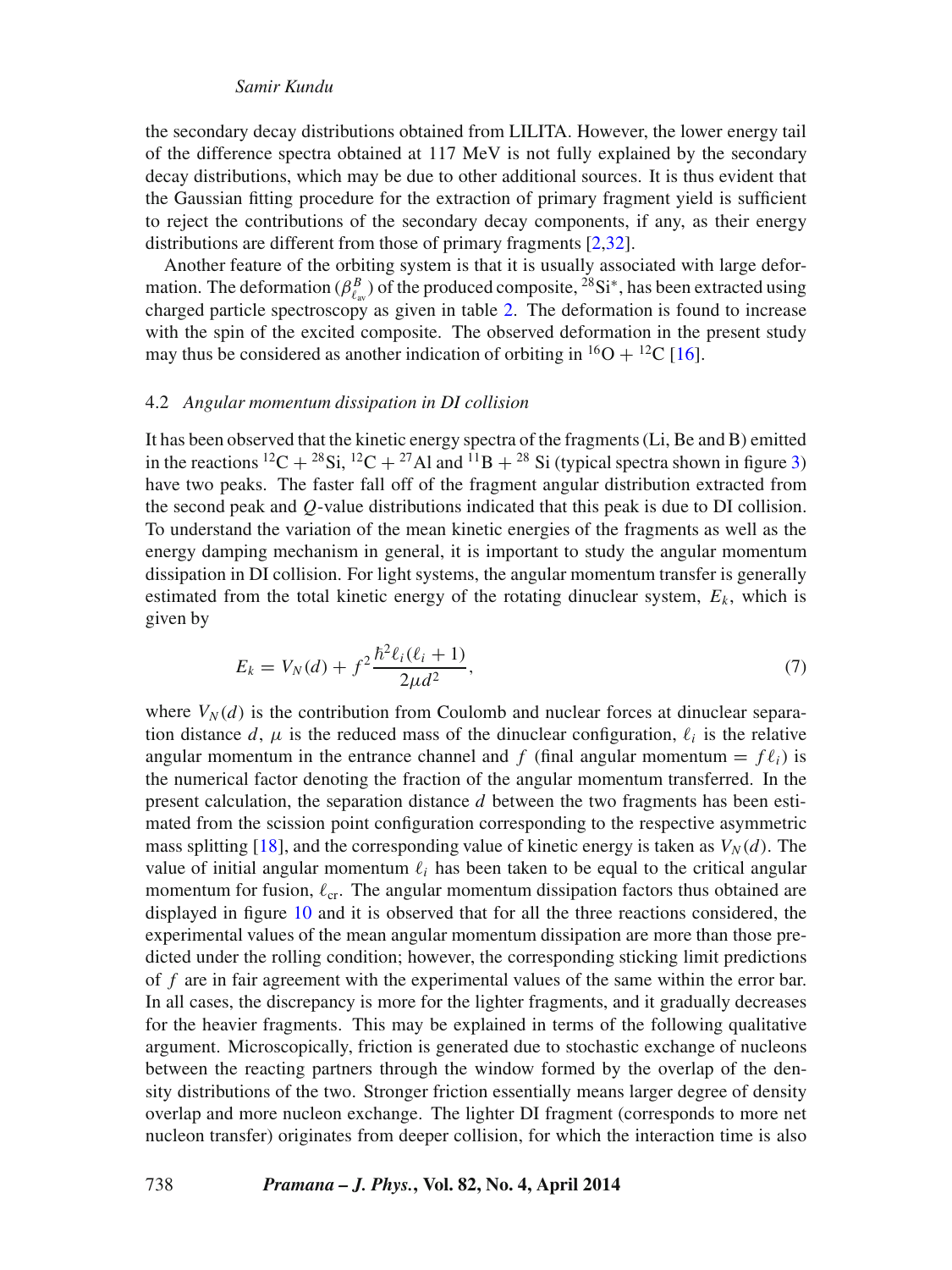<span id="page-12-0"></span>

**Figure 10.** The variation of angular momentum dissipation factor  $f$  with atomic number of the fragments. The solid circles (red), solid triangles (blue), and inverted triangles (black) are the extracted values of f for (a)  $^{11}B + ^{28}Si$ , (b)  $^{12}C + ^{27}Al$ and (**c**) <sup>12</sup>C + <sup>28</sup>Si reactions, respectively. The solid (black) and dotted (pink) curves correspond to the sticking limit and rolling limit predictions for the same, respectively.

larger as seen in figure [5.](#page-5-0) Therefore, the angular momentum dissipation, originating due to the stochastic nucleon exchange, should also be more, which, at least qualitatively, explains the observed trend.

# **5. Summary**

The inclusive double differential cross-sections for IMFs having atomic number,  $3 \le Z \le$ 5, emitted in the reactions involving both α-cluster and non-α-cluster systems (a) <sup>16</sup>O (117, 125, 145 and 160 MeV) +  $^{12}$ C and (b)  $^{11}$ B (64 MeV) +  $^{28}$ Si,  $^{12}$ C (73 MeV) + <sup>27</sup>Al and <sup>12</sup>C (77 MeV) + <sup>28</sup>Si, were measured in two separate experiments ((a) and (b)). For system (a), the energy distributions of all fragments at all incident energies were single peaked, having nearly Gaussian shapes with their centroids at the expected kinetic energies corresponding to the binary breakup obtained from the Viola systematics corrected by the corresponding asymmetric factors. The energy distributions of the fragments emitted from the systems (b) were found to have two peaks, one originating from equilibrated source, identified as FF process, and, the other from non-equilibrium source, DI process; each of these peaks was fitted with a separate Gaussian. Characterization of the equilibrium component of fragment spectrum has been done in various ways. 1/sin  $\theta_{\rm c\,m}$  dependence of angular distribution, angle independence of O-value, the nearly equal value of the experimental energy peak and the respective value of the same obtained from Viola systematics suggest that the fragment yield of reaction (a) and yields under the first peak of reactions (b) come from an energy equilibrated composite source. The yields of these fragments were also compared with statistical model calculations. It was observed that there is an enhancement in the yield of B emitted in reaction (a) with respect to both CASCADE and EHFM predictions. The above observation is consistent with the fact that the NOC value for this system is much smaller than those for other two nearby systems – which is indicative of the formation of an orbiting dinuclear complex in  $16O+12C$  at the energies studied here. The enhancement in deformation of  $28S^*$  was also observed from the study of  $\alpha$ -particle energy spectra. This may be another indication of orbiting in  ${}^{16}O + {}^{12}C$ . The total angle-integrated yield of the equilibrium fragments in reactions (b) are in fair agreement with EHFM predictions confirming their compound nuclear origin; even the yields of FF fragments emitted from α-cluster system,  ${}^{12}C + {}^{28}Si$ , also match with EHFM predictions. It is interesting to note here, that a previous study on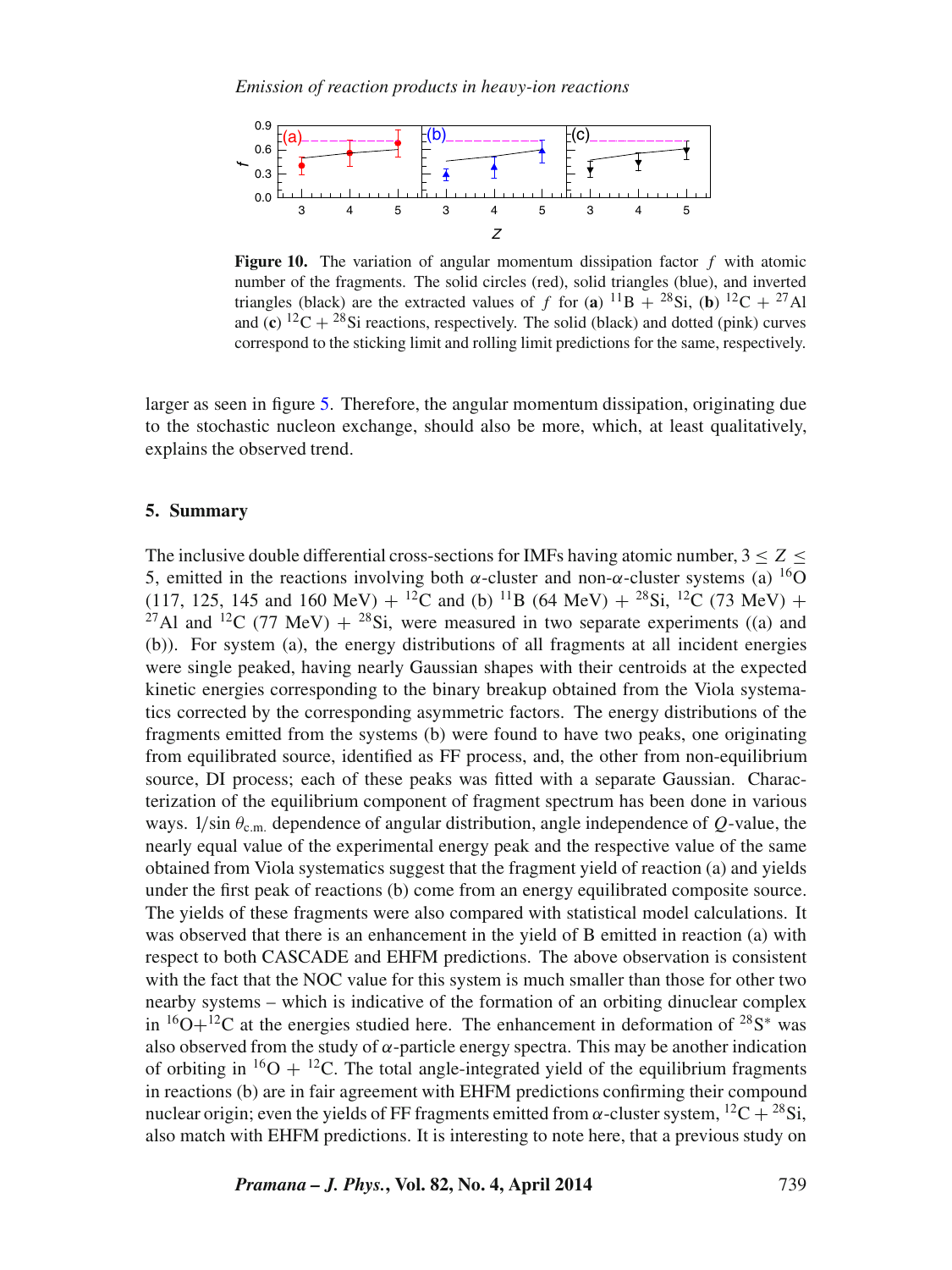fragment decay from the same system  $(40Ca<sup>*</sup>,$  produced through the inverse kinematical reaction <sup>28</sup>Si + <sup>12</sup>C at the same excitation energy [\[30\]](#page-14-13)) had indicated a possible signature of enhancement in fragment yield (for relatively heavier fragments;  $6 \le Z \le 8$ ) over those predicted by the statistical model.

The DI component of the fragment ( $3 \le Z \le 5$ ) energy distribution in all the three reactions (b) was studied in detail. It is shown that the DI fragment angular distribution falls off much faster than  $1/\sin \theta_{c.m.}$  distribution. The time-scale of the DI process was estimated from these DI angular distributions. It is observed that for all these reactions, the time-scale, which is related to net nucleon transfer, decreases as the fragment charge increases (closer to the projectile charge). It is also observed that the average  $Q$ -values for the DI fragments decrease with the increase of emission angle and saturate at higher angles, signifying a saturation in energy damping process beyond these angles. Assuming a compact exit channel configuration (estimated from the extracted FF part of the spectra), the angular momentum dissipation factor,  $f$ , for the DI process has been extracted. For all the three reactions, the experimental values of  $f$  are found to be in fair agreement with the corresponding sticking limit predictions.

#### **Acknowledgements**

The author would like to thank S Bhattacharya, C Bhattacharya, K Banerjee, T K Rana, J K Meena, S Mukhopadhyay, S R Banerjee, A Dey, T K Ghosh, G Mukherjee, D Gupta, R Saha, P Mali, D Pandit, H Pai, Pratap Roy, Suresh Kumar, A Shrivastava, A Chatterjee, P Banerjee, K Ramachandran, K Mahata, S K Pandit and S Santra for their contributions to this work.

#### **References**

- <span id="page-13-0"></span>[1] S J Sanders, A Szanto de Toledo and C Beck, *Phys. Rep.* **311**, 487 (1999) and references therein
- <span id="page-13-15"></span>[2] C Bhattacharya *et al*, *Phys. Re*v*. C* **72**, 021601 (2005)
- <span id="page-13-1"></span>[3] C Bhattacharya *et al*, *Phys. Re*v*. C* **69**, 024607 (2004) and references therein
- <span id="page-13-2"></span>[4] N Carlin Filho *et al*, *Phys. Re*v*. C* **40**, 91 (1989)
- <span id="page-13-3"></span>[5] L G Moretto, *Nucl. Phys. A* **247**, 211 (1975)
- <span id="page-13-4"></span>[6] D Shapira, J L C Ford, J Gomez del Campo, R G Stokstad and R M DeVries, *Phys. Re*v*. Lett.* **43**, 1781 (1979) and references therein
- <span id="page-13-5"></span>[7] W Dünnweber *et al*, *Phys. Re*v*. Lett.* **61**, 927 (1988)
- <span id="page-13-6"></span>[8] D Shapira *et al*, *Phys. Re*v*. Lett.* **53**, 1634 (1984)
- <span id="page-13-7"></span>[9] B Shivakumar, S Ayik, B A Harmon and D Shapira, *Phys. Re*v*. C* **35**, 1730 (1987)
- <span id="page-13-8"></span>[10] F Haas and Y Abe, *Phys. Re*v*. Lett.* **46**, 1667 (1981)
- <span id="page-13-9"></span>[11] C Beck, Y Abe, N Aissaoui, B Djerroud and F Haas, *Phys. Re*v*. C* **49**, 2618 (1994) and references therein
- <span id="page-13-10"></span>[12] M Rousseau *et al*, *Phys. Re*v*. C* **66**, 034612 (2002)
- <span id="page-13-11"></span>[13] A Dey *et al*, *Phys. Re*v*. C* **74**, 044605 (2006)
- <span id="page-13-12"></span>[14] D Shapira *et al*, *Phys. Re*v*. Lett.* **53**, 1634 (1984)
- <span id="page-13-13"></span>[15] S Kundu *et al*, *Phys. Re*v*. C* **78**, 044601 (2008)
- <span id="page-13-14"></span>[16] S Kundu *et al*, *Phys. Re*v*. C* **87**, 024602 (2013)